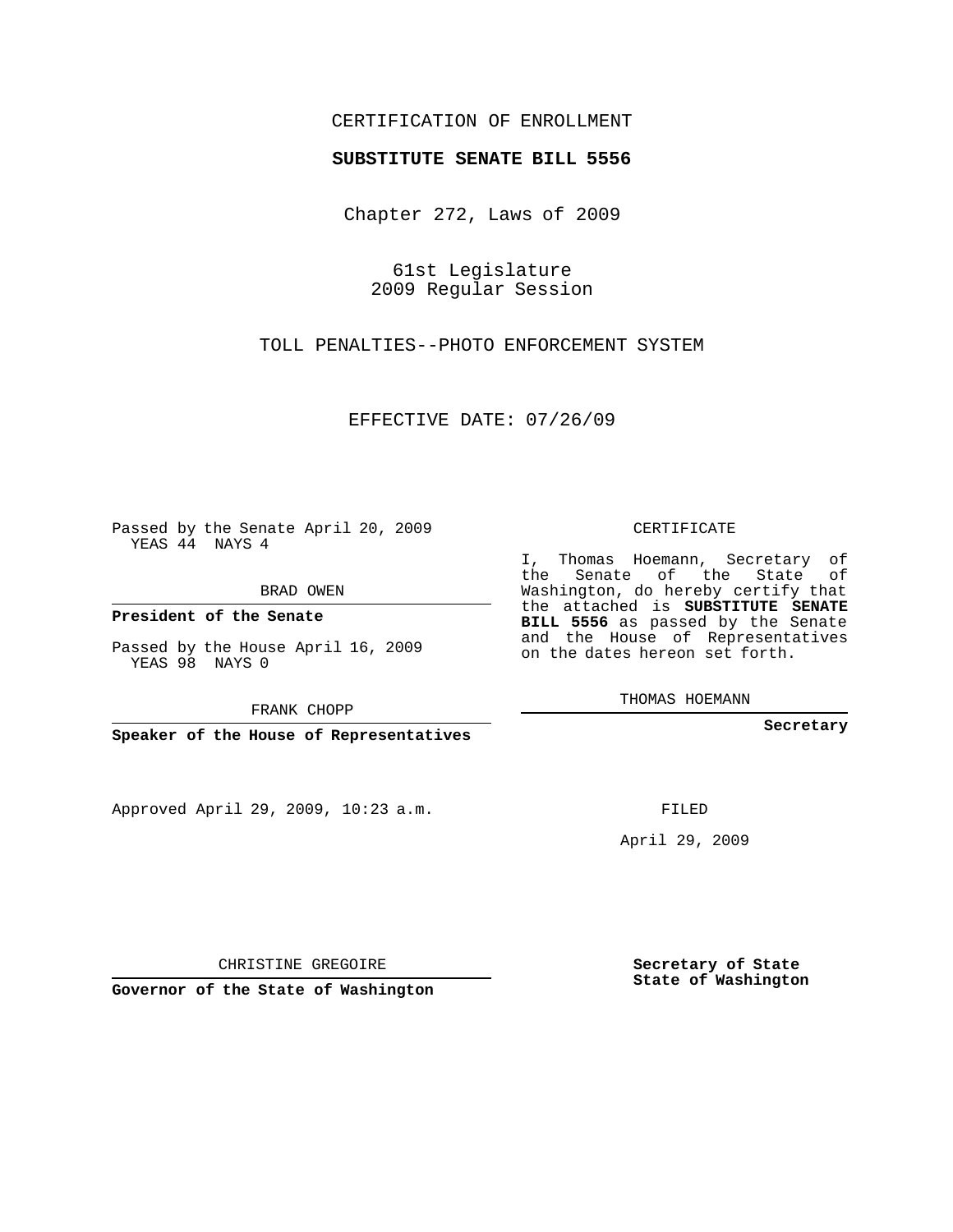## **SUBSTITUTE SENATE BILL 5556** \_\_\_\_\_\_\_\_\_\_\_\_\_\_\_\_\_\_\_\_\_\_\_\_\_\_\_\_\_\_\_\_\_\_\_\_\_\_\_\_\_\_\_\_\_

\_\_\_\_\_\_\_\_\_\_\_\_\_\_\_\_\_\_\_\_\_\_\_\_\_\_\_\_\_\_\_\_\_\_\_\_\_\_\_\_\_\_\_\_\_

AS AMENDED BY THE HOUSE

Passed Legislature - 2009 Regular Session

## **State of Washington 61st Legislature 2009 Regular Session**

**By** Senate Transportation (originally sponsored by Senators Kilmer, Carrell, and Kauffman)

READ FIRST TIME 02/19/09.

 AN ACT Relating to toll enforcement for infractions detected through the use of a photo enforcement system; reenacting and amending RCW 46.63.160; and creating a new section.

BE IT ENACTED BY THE LEGISLATURE OF THE STATE OF WASHINGTON:

 **Sec. 1.** RCW 46.63.160 and 2007 c 372 s 2 and 2007 c 101 s 2 are each reenacted and amended to read as follows:

 (1) This section applies only to infractions issued under RCW 46.61.690 for toll collection evasion.

 (2) Nothing in this section prohibits a law enforcement officer from issuing a notice of traffic infraction to a person in control of a vehicle at the time a violation occurs under RCW 46.63.030(1) (a), (b), or (c).

 (3) Toll collection systems include manual cash collection, electronic toll collection, and photo enforcement systems.

 (4) "Electronic toll collection system" means a system of collecting tolls or charges that is capable of charging the account of the toll patron the appropriate toll or charge by electronic transmission from the motor vehicle to the toll collection system,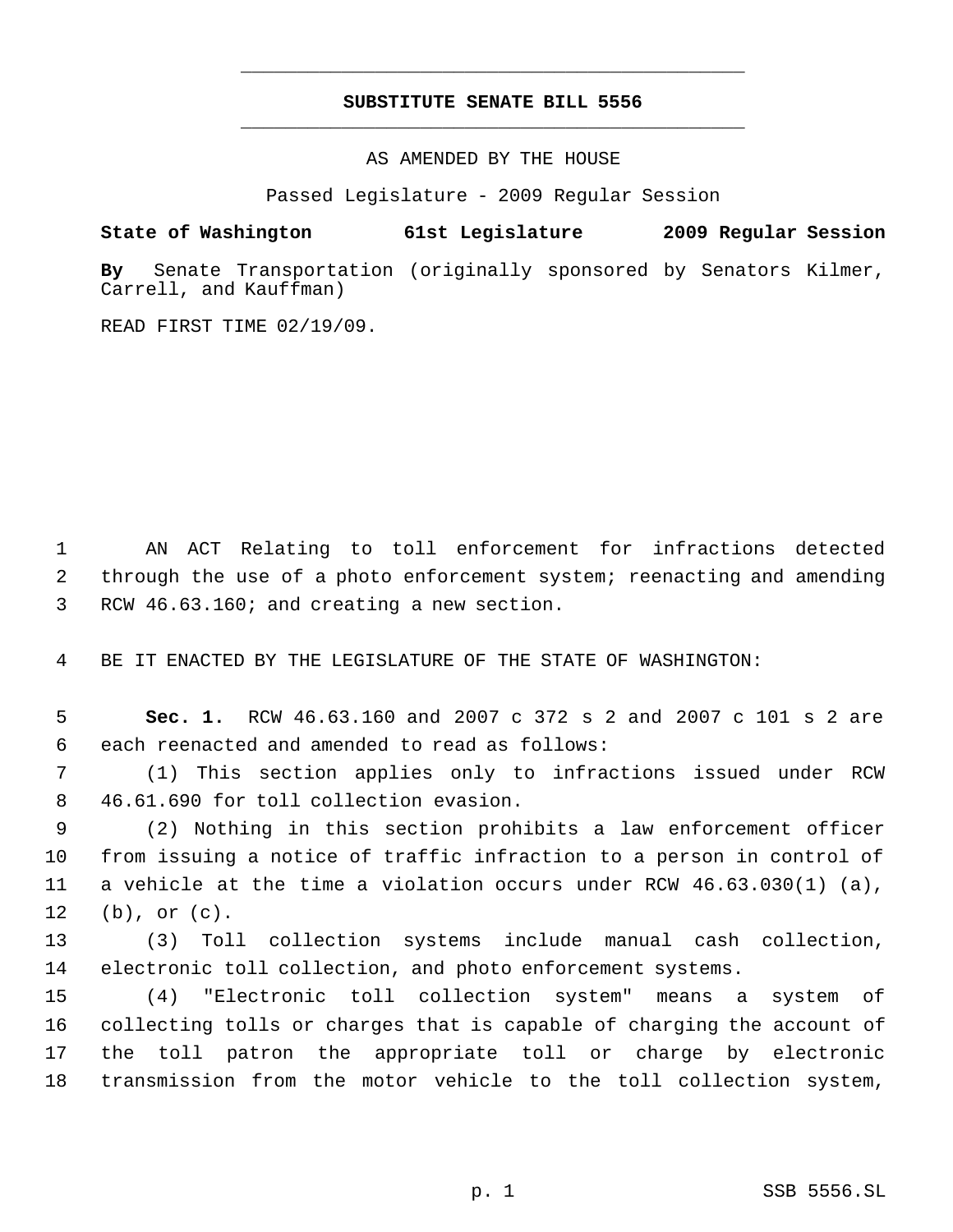which information is used to charge the appropriate toll or charge to the patron's account.

 (5) "Photo enforcement system" means a vehicle sensor installed to work in conjunction with an electronic toll collection system that automatically produces one or more photographs, one or more microphotographs, a videotape, or other recorded images of a vehicle operated in violation of an infraction under this chapter.

 (6) The use of a toll collection system is subject to the following requirements:

 (a) The department of transportation shall adopt rules that allow an open standard for automatic vehicle identification transponders used for electronic toll collection to be compatible with other electronic payment devices or transponders from the Washington state ferry system, other public transportation systems, or other toll collection systems to the extent that technology permits. The rules must also allow for multiple vendors providing electronic payment devices or transponders as technology permits.

 (b) The department of transportation may not sell, distribute, or make available in any way, the names and addresses of electronic toll collection system account holders.

 (7) The use of a photo enforcement system for issuance of notices of infraction is subject to the following requirements:

 (a) Photo enforcement systems may take photographs, digital photographs, microphotographs, videotapes, or other recorded images of the vehicle and vehicle license plate only.

 (b) A notice of infraction must be mailed to the registered owner of the vehicle or to the renter of a vehicle within sixty days of the violation. The law enforcement officer issuing the notice of infraction shall include with it a certificate or facsimile thereof, based upon inspection of photographs, microphotographs, videotape, or other recorded images produced by a photo enforcement system, stating the facts supporting the notice of infraction. This certificate or facsimile is prima facie evidence of the facts contained in it and is admissible in a proceeding charging a violation under this chapter. The photographs, digital photographs, microphotographs, videotape, or other recorded images evidencing the violation must be available for inspection and admission into evidence in a proceeding to adjudicate the liability for the infraction.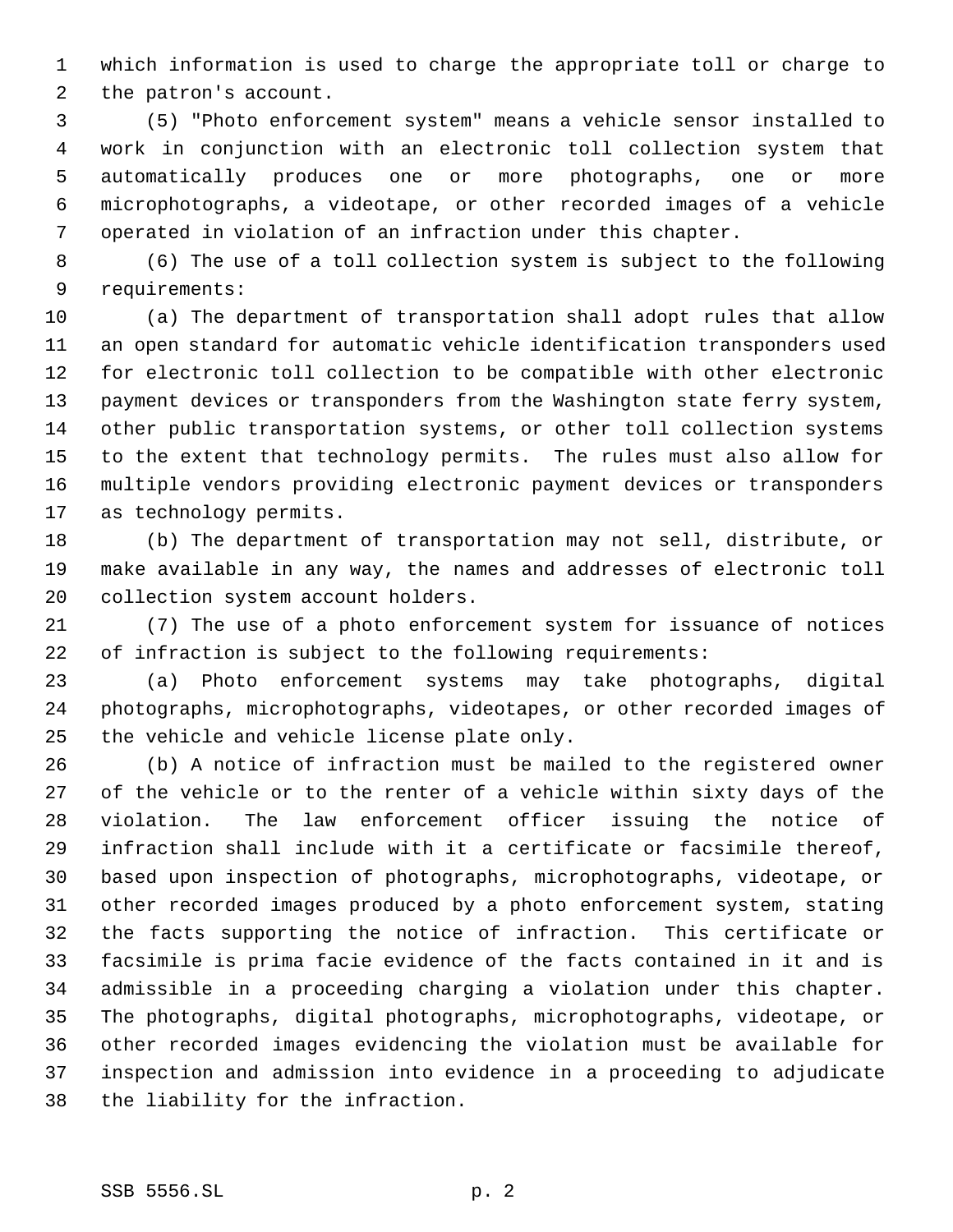(c) Notwithstanding any other provision of law, all photographs, digital photographs, microphotographs, videotape, or other recorded images prepared under this chapter are for the exclusive use of the tolling agency and law enforcement in the discharge of duties under this section and are not open to the public and may not be used in a court in a pending action or proceeding unless the action or proceeding relates to a violation under this chapter. No photograph, digital photograph, microphotograph, videotape, or other recorded image may be used for any purpose other than enforcement of violations under this chapter nor retained longer than necessary to enforce this chapter or verify that tolls are paid.

 (d) All locations where a photo enforcement system is used must be clearly marked by placing signs in locations that clearly indicate to a driver that he or she is entering a zone where traffic laws are enforced by a photo enforcement system.

 (8) Infractions detected through the use of photo enforcement systems are not part of the registered owner's driving record under RCW 46.52.101 and 46.52.120. Additionally, infractions generated by the use of photo enforcement systems under this section shall be processed in the same manner as parking infractions, including for the purposes 21 of RCW ((3.46.120,)) 3.50.100, 35.20.220, 46.16.216, and 46.20.270(3).

 (9) The penalty for an infraction detected through the use of a photo enforcement system shall be forty dollars plus an additional toll penalty. The toll penalty is equal to three times the cash toll for a 25 standard passenger car during peak hours. ((Any reduction in the total penalty imposed shall be made proportionally between the forty-dollar 27 penalty and the toll penalty.)) The toll penalty may not be reduced. The court shall remit the toll penalty to the department of transportation or a private entity under contract with the department of transportation for deposit in the statewide account in which tolls are deposited for the tolling facility at which the violation occurred. 32 If the driver is found not to have committed an infraction under this section, the driver shall pay the toll due at the time the photograph was taken, unless the toll has already been paid.

 (10) If the registered owner of the vehicle is a rental car business the department of transportation or a law enforcement agency shall, before a notice of infraction being issued under this section, provide a written notice to the rental car business that a notice of